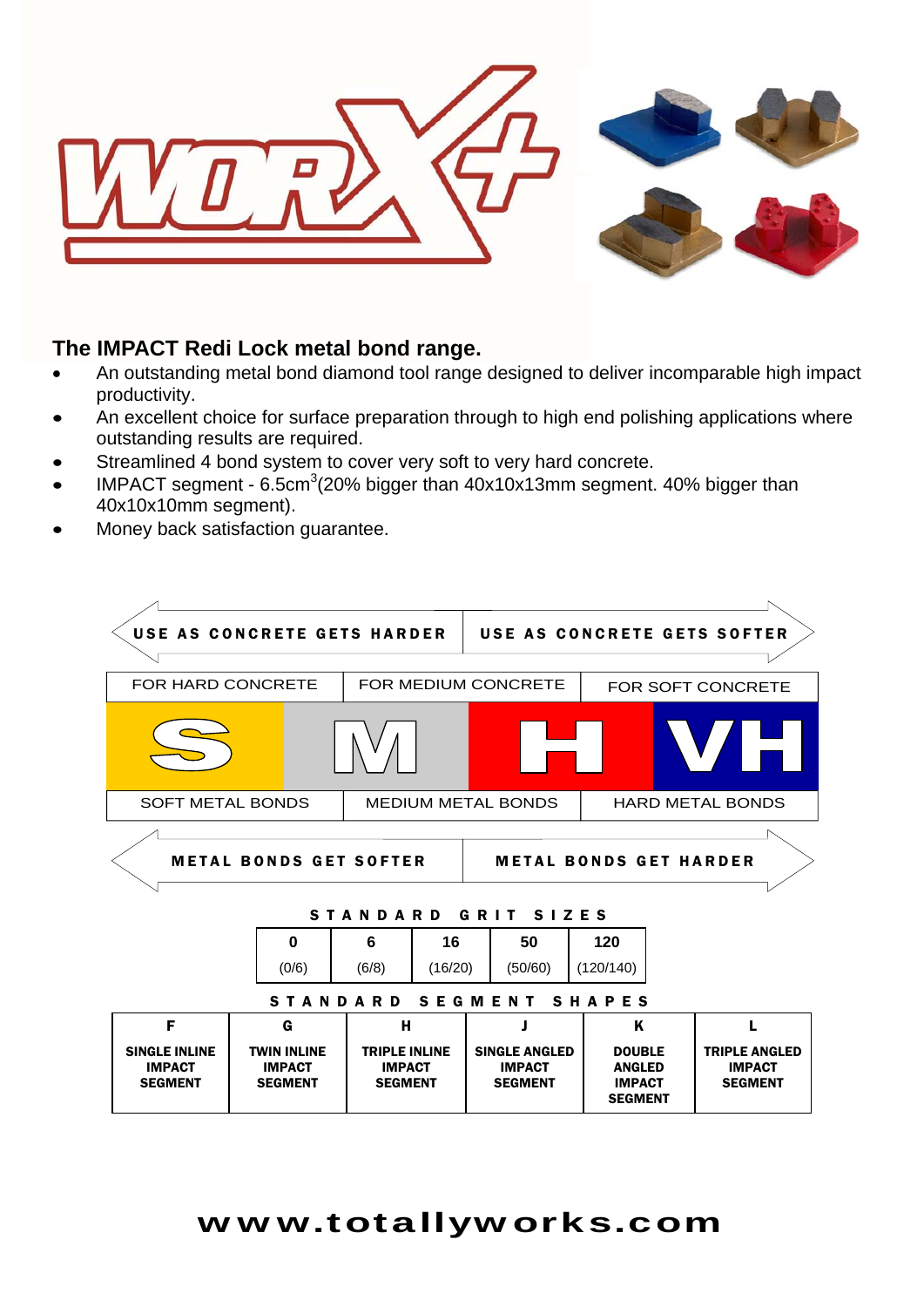

## IMPACT LINE - REDI LOCK - SOFT BOND



### www.totallyworks.com

120 grit diamond.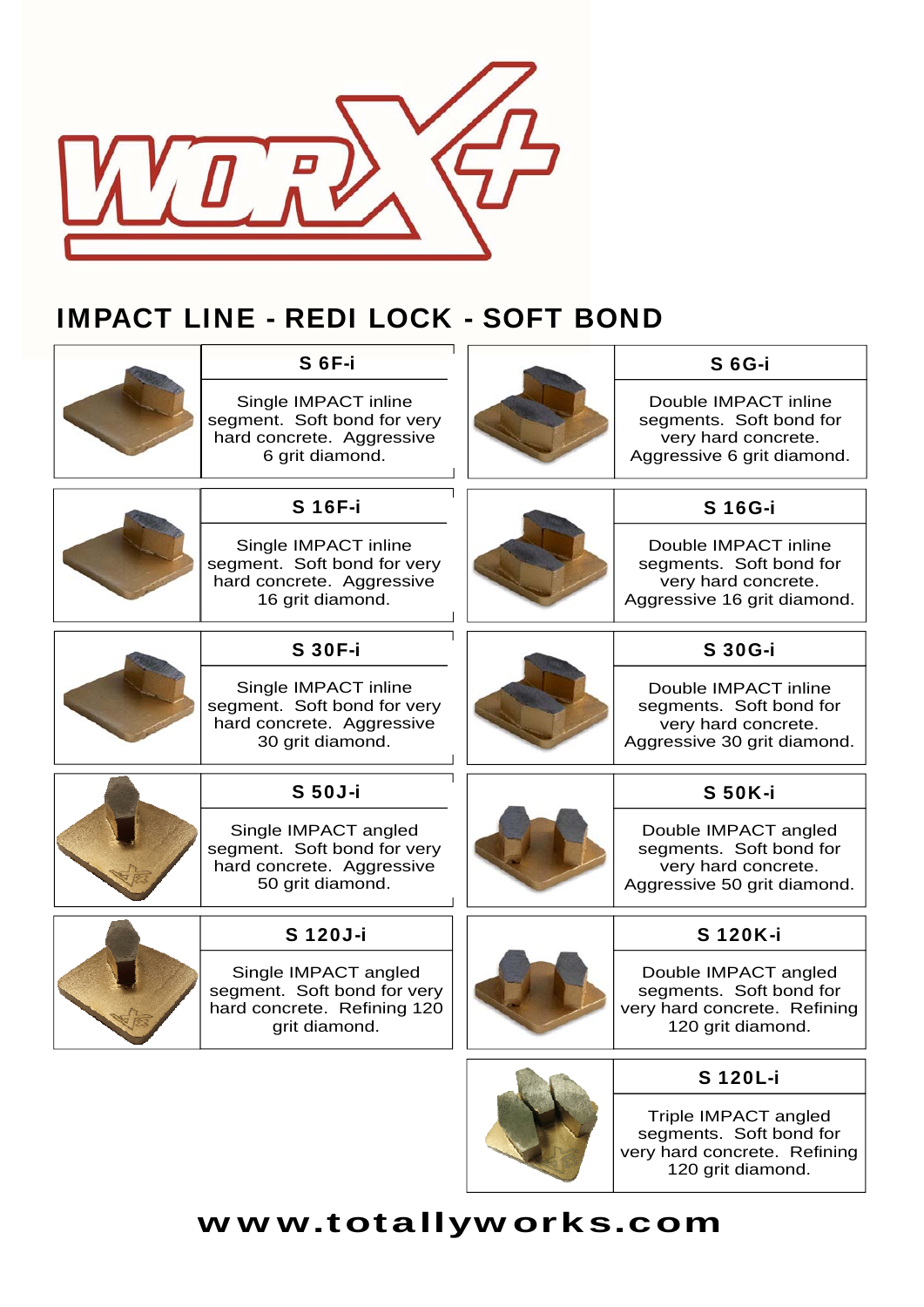

### IMPACT LINE - REDI LOCK - MEDIUM BOND

| <b>M</b> 6F-i                                                                                               | <b>M 6G-i</b>                                                                                                |
|-------------------------------------------------------------------------------------------------------------|--------------------------------------------------------------------------------------------------------------|
| Single IMPACT inline<br>segment. Medium bond for<br>medium to hard concrete.<br>Aggressive 6 grit diamond.  | Double IMPACT inline<br>segments. Medium bond for<br>medium to hard concrete.<br>Aggressive 6 grit diamond.  |
| <b>M 16F-i</b>                                                                                              | <b>M 16G-i</b>                                                                                               |
| Single IMPACT inline<br>segment. Medium bond for<br>medium to hard concrete.<br>Aggressive 16 grit diamond. | Double IMPACT inline<br>segments. Medium bond for<br>medium to hard concrete.<br>Aggressive 16 grit diamond. |
| <b>M 30F-i</b>                                                                                              | <b>M 30G-i</b>                                                                                               |
| Single IMPACT inline<br>segment. Medium bond for<br>medium to hard concrete.<br>Aggressive 30 grit diamond. | Double IMPACT inline<br>segments. Medium bond for<br>medium to hard concrete.<br>Aggressive 30 grit diamond. |
| <b>M 50J-i</b>                                                                                              | <b>M 50K-i</b>                                                                                               |
| Single IMPACT angled<br>segment. Medium bond for<br>medium to hard concrete.<br>Aggressive 50 grit diamond. | Double IMPACT angled<br>segments. Medium bond for<br>medium to hard concrete.<br>Aggressive 50 grit diamond. |
| M 120J-i                                                                                                    | M 120K-i                                                                                                     |
| Single IMPACT angled<br>segment. Medium bond for<br>medium to hard concrete.<br>Refining 120 grit diamond.  | Double IMPACT angled<br>segments. Medium bond for<br>medium to hard concrete.<br>Refining 120 grit diamond.  |
|                                                                                                             | M 120L-i                                                                                                     |
|                                                                                                             | Triple IMPACT angled<br>segments. Medium bond for<br>medium to hard concrete.                                |

# www.totallyworks.com

Refining 120 grit diamond.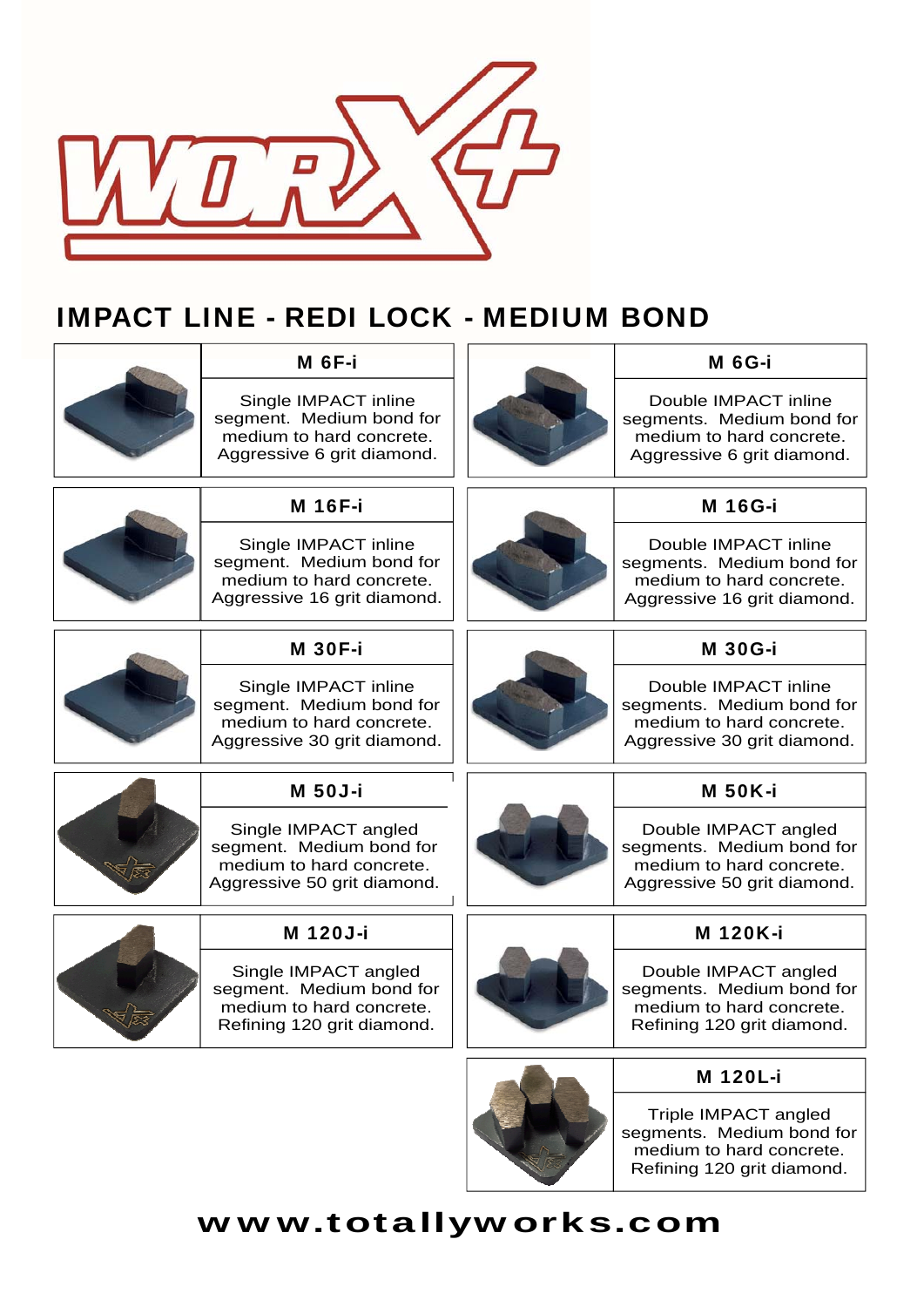

# IMPACT LINE - REDI LOCK - HARD BOND

| H OJ-i                                                                                                    | H OK-i                                                                                                            |
|-----------------------------------------------------------------------------------------------------------|-------------------------------------------------------------------------------------------------------------------|
| Single IMPACT angled<br>segment. Hard bond for<br>medium to soft concrete.<br>Super aggressive 0 grit     | Double IMPACT angled<br>segments. Hard bond for<br>medium to soft concrete.<br>Super aggressive 0 grit            |
| <b>H</b> 6F-i                                                                                             | <b>H</b> 6G-i                                                                                                     |
| Single IMPACT inline<br>segment. Hard bond for<br>medium to soft concrete.<br>Aggressive 6 grit diamond.  | Double IMPACT inline<br>segments. Hard bond for<br>medium to soft concrete.<br>Aggressive 6 grit diamond.         |
| <b>H</b> 16F-i                                                                                            | <b>H</b> 16G-i                                                                                                    |
| Single IMPACT inline<br>segment. Hard bond for<br>medium to soft concrete.<br>Aggressive 16 grit diamond. | Double IMPACT inline<br>segments. Hard bond for<br>medium to soft concrete.<br>Aggressive 16 grit diamond.        |
| <b>H</b> 30F-i                                                                                            | <b>H</b> 30G-i                                                                                                    |
| Single IMPACT inline<br>segment. Hard bond for<br>medium to soft concrete.<br>Aggressive 30 grit diamond. | Double IMPACT inline<br>segments. Hard bond for<br>medium to soft concrete.<br>Aggressive 30 grit diamond.        |
|                                                                                                           | <b>H</b> 30H-i                                                                                                    |
|                                                                                                           | <b>Triple IMPACT inline</b><br>segments. Hard bond for<br>medium to soft concrete.<br>Aggressive 30 grit diamond. |
| <b>H</b> 50J-i                                                                                            | <b>H</b> 50K-i                                                                                                    |
| Single IMPACT angled<br>segment. Hard bond for<br>medium to soft concrete.<br>Aggressive 50 grit diamond. | Double IMPACT angled<br>segments. Hard bond for<br>medium to soft concrete.<br>Aggressive 50 grit diamond.        |
|                                                                                                           |                                                                                                                   |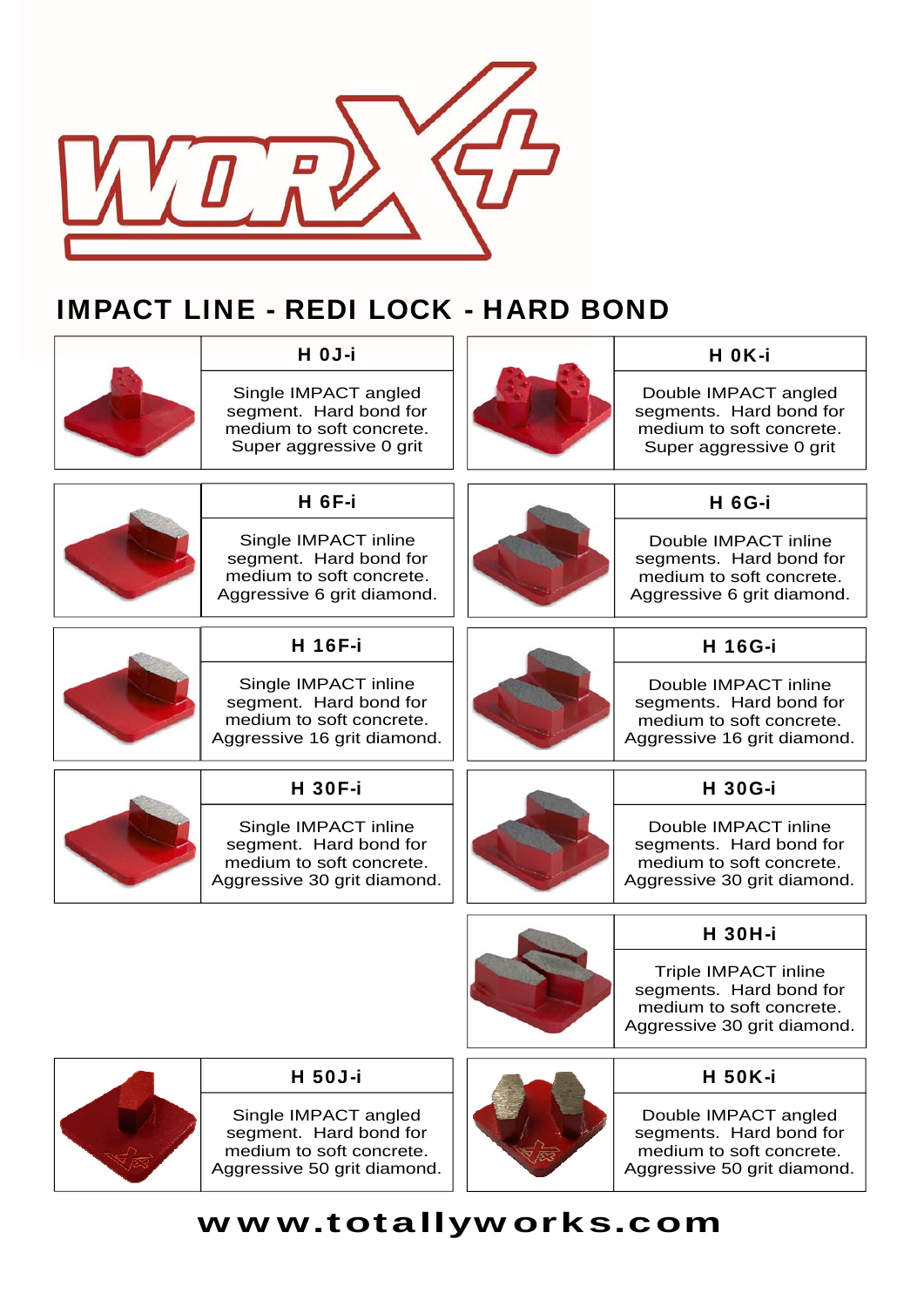

### IMPACT LINE - REDI LOCK - VERY HARD BOND

|  | <b>VH OJ-i</b>                                                                                             |  | <b>VH OK-i</b>                                                                                              |
|--|------------------------------------------------------------------------------------------------------------|--|-------------------------------------------------------------------------------------------------------------|
|  | Single IMPACT angled<br>segment. Very hard bond for<br>medium to soft concrete.<br>Super aggressive 0 grit |  | Double IMPACT angled<br>segments. Very hard bond<br>for medium to soft concrete.<br>Super aggressive 0 grit |
|  | VH 6F-i                                                                                                    |  | <b>VH 6G-i</b>                                                                                              |
|  | Single IMPACT inline<br>segment. Very hard bond for<br>very soft concrete.<br>Aggressive 6 grit diamond.   |  | Double IMPACT inline<br>segments. Very hard bond<br>for very soft concrete.<br>Aggressive 6 grit diamond.   |
|  | <b>VH 16F-i</b>                                                                                            |  | <b>VH 16G-i</b>                                                                                             |
|  | Single IMPACT inline<br>segment. Very hard bond for<br>very soft concrete.<br>Aggressive 16 grit diamond.  |  | Double IMPACT inline<br>segments. Very hard bond<br>for very soft concrete.<br>Aggressive 16 grit diamond.  |
|  | <b>VH 30F-i</b>                                                                                            |  | <b>VH 30G-i</b>                                                                                             |
|  | Single IMPACT inline<br>segment. Very hard bond for<br>very soft concrete.<br>Aggressive 30 grit diamond.  |  | Double IMPACT inline<br>segments. Very hard bond<br>for very soft concrete.<br>Aggressive 30 grit diamond.  |
|  | <b>VH 50J-i</b>                                                                                            |  | <b>VH 50K-i</b>                                                                                             |
|  | Single IMPACT angled<br>segment. Very hard bond for<br>very soft concrete.<br>Aggressive 50 grit diamond.  |  | Double IMPACT angled<br>segments. Very hard bond<br>for very soft concrete.<br>Aggressive 50 grit diamond.  |